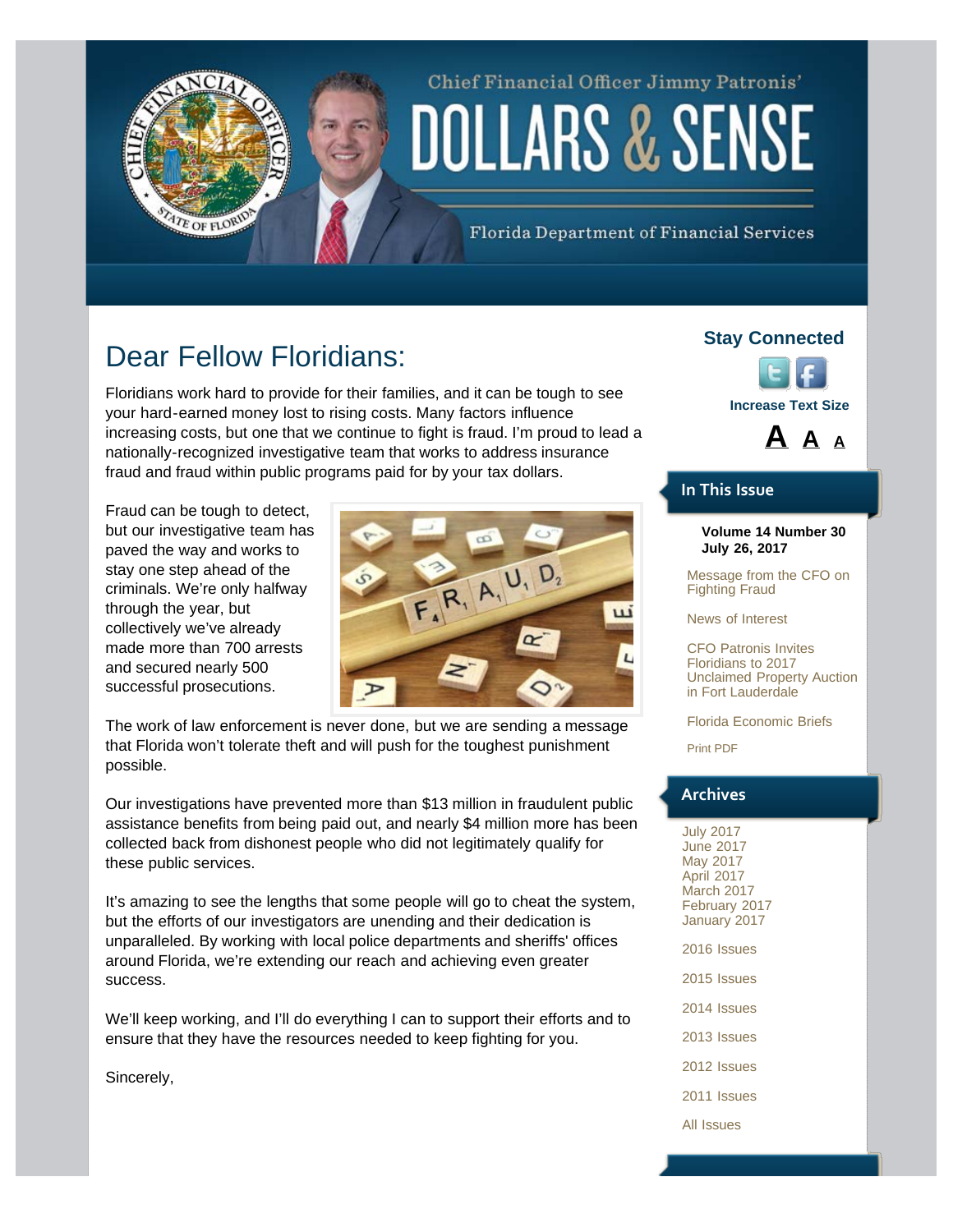*Jimmy Patronis Chief Financial Officer State of Florida* 

## <span id="page-1-0"></span>News of Interest

Palm Beach Post: **[People called this number. They got \\$16.6 million.](http://protectingyourpocket.blog.palmbeachpost.com/2017/07/21/why-people-got-16-6-million-in-6-months-by-calling-this-number/)  [Here's why.](http://protectingyourpocket.blog.palmbeachpost.com/2017/07/21/why-people-got-16-6-million-in-6-months-by-calling-this-number/)**

Sun-Sentinel: **[State auctioning unclaimed jewelry, rare currency and gold coins](http://www.sun-sentinel.com/news/politics/florida-politics-blog/fl-reg-auction-division-financial-services-20170718-story.html)**

Sarasota Herald-Tribune: **[Nine arrested in unlicensed contractor sting](http://www.heraldtribune.com/news/20170718/nine-arrested-in-unlicensed-contractor-sting)**

Miami Herald: **[South Florida hotels struggled in 2016. Now it seems they are finally on the mend](http://www.miamiherald.com/news/business/article162760078.html)**

Tampa Bay Times: **[Florida's unemployment rate drops for fourth straight month](http://www.tampabay.com/news/business/markets/floridas-unemployment-rate-drops-for-fourth-straight-month/2331079)**

Palm Beach Post: **[Managed repair programs help avoid the middleman](http://www.mypalmbeachpost.com/news/opinion/point-view-managed-repair-programs-help-avoid-the-middleman/jNAL7fmG5txCCVmnjf7ZOK/)**

# FLORIDA UNCLAIMED PROPERTY AUCTIO

## CFO Patronis Invites Floridians to the 2017 Unclaimed Property Auction in Fort Lauderdale

Chief Financial Officer Jimmy Patronis invites Floridians to participate in the 2017 Florida Unclaimed Property Auction. This public auction featuring the sale of nearly 50,000 individual items valued at more than \$630,000 will be hosted Saturday, July 29, at the Sheraton Suites Cypress Creek in Fort Lauderdale. A public preview will be held Friday, July 28, at the Sheraton Suites hotel.

Featured items in this year's auction include a 12-pound silver bar recovered from shipwreck Atocha, a vintage Wilt Chamberlain basketball card, 4.3-carat diamond earrings, and several high-end watches from brands such as Rolex, Chopard and Bulgari.

**2017 Unclaimed Property Auction Preview**

### **Quick Links**

[Subscribe](http://dfs.imarcsgroup.com/home/) [En Español](http://espanol.myfloridacfo.com/) [DFS Home](http://www.myfloridacfo.com/) [Consumer Help](http://www.myfloridacfo.com/Division/Consumers/needourhelp.htm) [Email CFO Patronis](mailto:CFO.Patronis@MyFloridaCFO.com) [Press Releases](http://www.myfloridacfo.com/sitePages/newsroom/default.aspx) [Office of the CFO](http://www.myfloridacfo.com/division/cfo/) [Unsubscribe](http://dfs.imarcsgroup.com/subscriber/unsubscribe/)